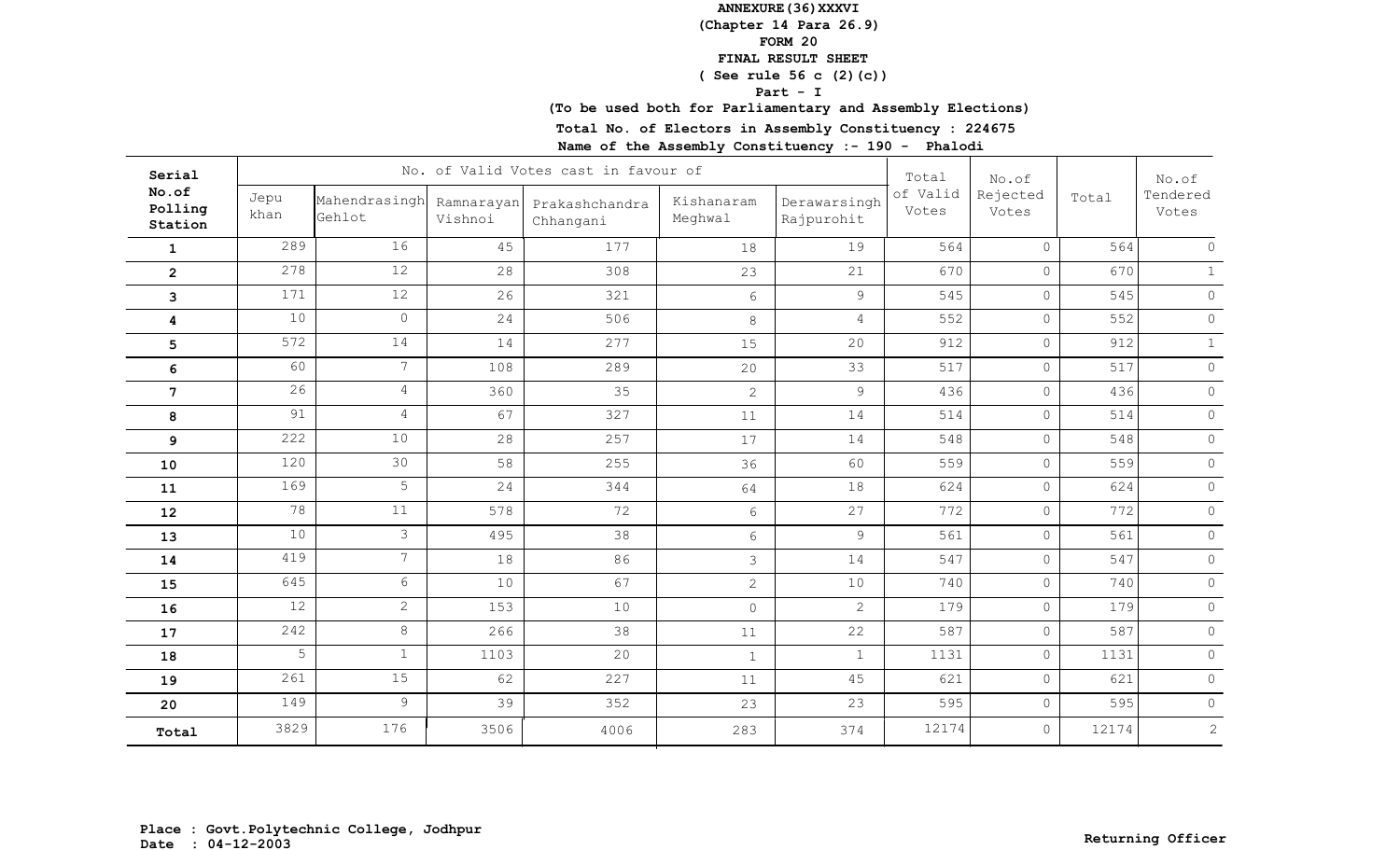## **(Chapter 14 Para 26.9)**

**FORM 20**

#### **FINAL RESULT SHEET**

## **( See rule 56 c (2)(c))**

**Part - I**

# **(To be used both for Parliamentary and Assembly Elections)**

**Total No. of Electors in Assembly Constituency : 224675**

| Serial                      |                 |                         |                       | No. of Valid Votes cast in favour of |                       |                            | Total             | No.of             |       | No.of             |
|-----------------------------|-----------------|-------------------------|-----------------------|--------------------------------------|-----------------------|----------------------------|-------------------|-------------------|-------|-------------------|
| No.of<br>Polling<br>Station | Jepu<br>khan    | Mahendrasingh<br>Gehlot | Ramnarayan<br>Vishnoi | Prakashchandra<br>Chhangani          | Kishanaram<br>Meghwal | Derawarsingh<br>Rajpurohit | of Valid<br>Votes | Rejected<br>Votes | Total | Tendered<br>Votes |
| 21                          | 308             | 12                      | 26                    | 195                                  | 32                    | 34                         | 607               | $\circ$           | 607   | $\circ$           |
| 22                          | 179             | 27                      | 124                   | 273                                  | 81                    | 45                         | 729               | $\circ$           | 729   | $\circ$           |
| 23                          | 27              | 8                       | 206                   | 77                                   | 26                    | 54                         | 398               | $\circ$           | 398   | $\circ$           |
| 24                          | 16              | 11                      | 252                   | 99                                   | 5                     | 49                         | 432               | $\circ$           | 432   | $\circ$           |
| 25                          | 125             | $\overline{2}$          | 210                   | 88                                   | $\,8\,$               | 18                         | 451               | $\circ$           | 451   | $\circ$           |
| 26                          | $\overline{4}$  | $\overline{2}$          | 11                    | 393                                  | $\,8\,$               | $\mathbf{1}$               | 419               | $\circ$           | 419   | $\circ$           |
| 27                          | 569             | 11                      | 12                    | 188                                  | 10                    | 12                         | 802               | $\circ$           | 802   | $\circ$           |
| 28                          | 44              | $\mathbf{1}$            | 42                    | 166                                  | $6\,$                 | 3                          | 262               | $\circ$           | 262   | $\circ$           |
| 29                          | 696             | $\mathbf{1}$            | $\circ$               | 24                                   | 3                     | $\mathbf{1}$               | 725               | $\circ$           | 725   | $\circ$           |
| 30                          | 29              | $\circ$                 | 48                    | 649                                  | 12                    | $\overline{2}$             | 740               | $\circ$           | 740   | $\circ$           |
| 31                          | 560             | $6\overline{6}$         | 26                    | 139                                  | 49                    | 14                         | 794               | $\circ$           | 794   | $\circledcirc$    |
| 32                          | 197             | $7\overline{ }$         | 5                     | 87                                   | $7\phantom{.0}$       | $7\overline{ }$            | 310               | $\circ$           | 310   | $\circ$           |
| 33                          | 446             | 18                      | 48                    | 341                                  | 18                    | 14                         | 885               | $\circ$           | 885   | $\circ$           |
| 34                          | 151             | 3                       | 12                    | 71                                   | 4                     | 5                          | 246               | $\circ$           | 246   | $\circ$           |
| 35                          | 363             | $\overline{9}$          | 377                   | 229                                  | 29                    | 17                         | 1024              | $\circ$           | 1024  | $\circ$           |
| 36                          | 18              | 3                       | 374                   | 138                                  | $\overline{4}$        | $\overline{4}$             | 541               | $\circ$           | 541   | $\circ$           |
| 37                          | 84              | 9                       | 392                   | 302                                  | 14                    | 12                         | 813               | $\circ$           | 813   | $\circ$           |
| 38                          | 33              | $\overline{2}$          | 843                   | 18                                   | $\overline{4}$        | 5                          | 905               | $\circ$           | 905   | $\circledcirc$    |
| 39                          | $\overline{35}$ | 6                       | 785                   | 21                                   | $\mathfrak{Z}$        | $7^{\circ}$                | 857               | $\circ$           | 857   | $\circledcirc$    |
| 40                          | 156             | 6                       | 205                   | 100                                  | 10                    | 11                         | 488               | $\circ$           | 488   | $\circ$           |
| Total                       | 4040            | 144                     | 3998                  | 3598                                 | 333                   | 315                        | 12428             | $\circ$           | 12428 | $\circ$           |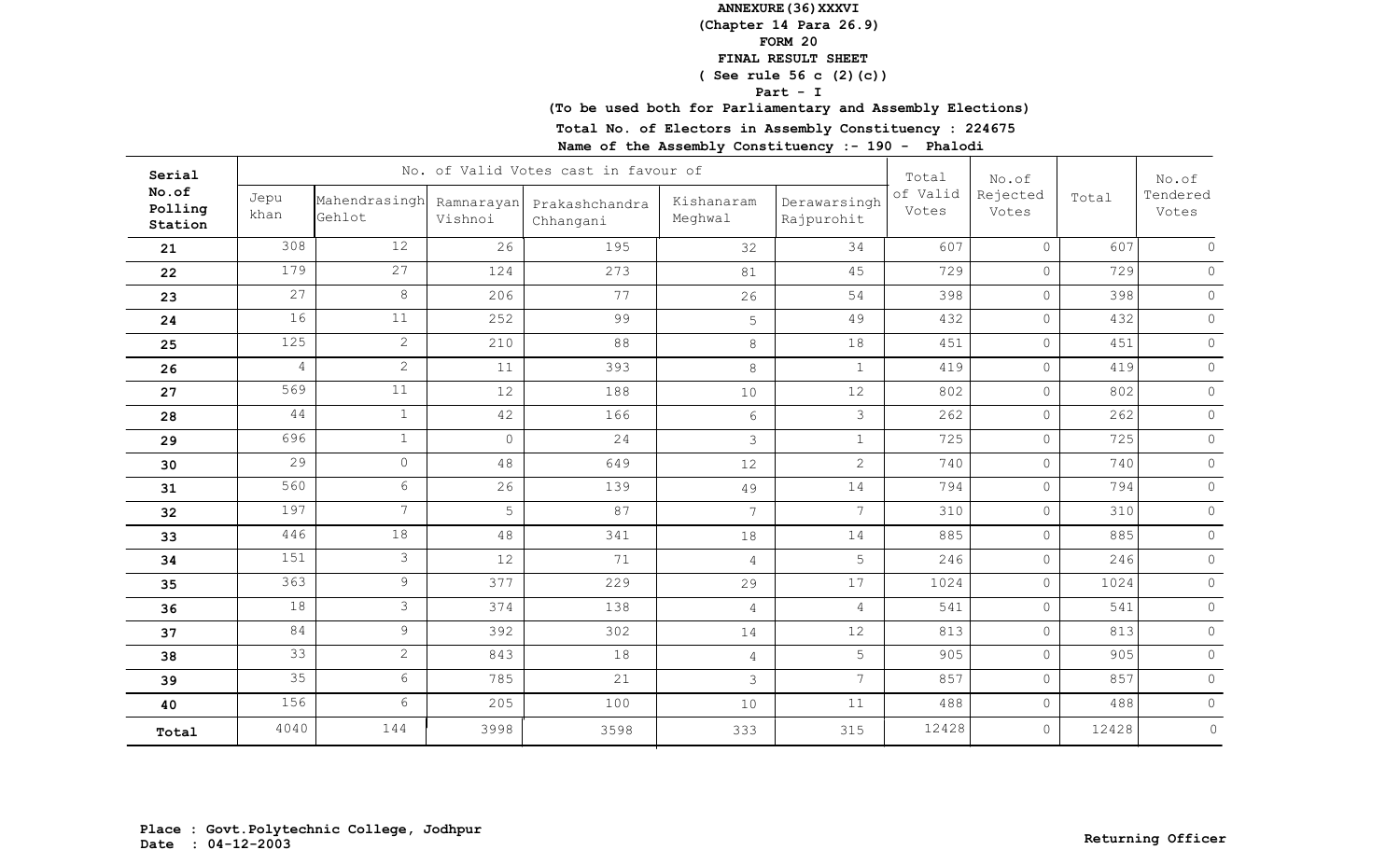## **(Chapter 14 Para 26.9)**

**FORM 20**

#### **FINAL RESULT SHEET**

## **( See rule 56 c (2)(c))**

**Part - I**

# **(To be used both for Parliamentary and Assembly Elections)**

**Total No. of Electors in Assembly Constituency : 224675**

| Serial                      |                 |                         |                       | No. of Valid Votes cast in favour of |                       |                            | Total             | No.of             |       | No.of             |
|-----------------------------|-----------------|-------------------------|-----------------------|--------------------------------------|-----------------------|----------------------------|-------------------|-------------------|-------|-------------------|
| No.of<br>Polling<br>Station | Jepu<br>khan    | Mahendrasingh<br>Gehlot | Ramnarayan<br>Vishnoi | Prakashchandra<br>Chhangani          | Kishanaram<br>Meghwal | Derawarsingh<br>Rajpurohit | of Valid<br>Votes | Rejected<br>Votes | Total | Tendered<br>Votes |
| 41                          | 438             | 11                      | 12                    | 12                                   | 5                     | 17                         | 495               | $\circ$           | 495   | $\circ$           |
| 42                          | 541             | 13                      | 41                    | 51                                   | 10                    | 19                         | 675               | $\circ$           | 675   | $\circ$           |
| 43                          | 26              | $\mathbf{1}$            | 440                   | 216                                  | $7\phantom{.0}$       | 32                         | 722               | $\circ$           | 722   | $\circ$           |
| 44                          | 381             | 12                      | 228                   | 153                                  | 12                    | 21                         | 807               | $\circ$           | 807   | $\circ$           |
| 45                          | 241             | 55                      | 234                   | 218                                  | 18                    | 17                         | 783               | $\circ$           | 783   | $\circ$           |
| 46                          | 313             | 7 <sup>1</sup>          | 12                    | 5                                    | $\mathfrak{Z}$        | 19                         | 359               | $\circ$           | 359   | $\circ$           |
| 47                          | 485             | 6                       | $\circ$               | 15                                   | $\circ$               | $7\overline{ }$            | 513               | $\circ$           | 513   | $\mathbf{1}$      |
| 48                          | 96              | 8                       | 47                    | 41                                   | $\circ$               | $\mathbf{1}$               | 193               | $\circ$           | 193   | $\circ$           |
| 49                          | 142             | 5                       | 278                   | 283                                  | 10                    | 19                         | 737               | $\circ$           | 737   | $\circ$           |
| 50                          | 268             | 12                      | 163                   | 118                                  | 15                    | 14                         | 590               | $\circ$           | 590   | $\circ$           |
| 51                          | 81              | 8                       | 30                    | 553                                  | 10                    | 32                         | 714               | $\circ$           | 714   | $\circledcirc$    |
| 52                          | 313             | 21                      | 106                   | 281                                  | 39                    | 39                         | 799               | $\circ$           | 799   | $\circ$           |
| 53                          | 34              | 3                       | 465                   | 24                                   | $\mathbf{1}$          | $7\overline{ }$            | 534               | $\circ$           | 534   | $\circ$           |
| 54                          | 38              | 9                       | 386                   | 18                                   | $\overline{4}$        | 6                          | 461               | $\circ$           | 461   | $\circ$           |
| 55                          | 27              | $\overline{0}$          | 410                   | 8                                    | $\circ$               | $\mathbf{1}$               | 446               | $\circ$           | 446   | $\circ$           |
| 56                          | 104             | 16                      | 87                    | 174                                  | 46                    | 13                         | 440               | $\circ$           | 440   | $\circ$           |
| 57                          | 152             | 5                       | 142                   | 126                                  | 13                    | 25                         | 463               | $\circ$           | 463   | $\circ$           |
| 58                          | 98              | 11                      | 395                   | 43                                   | 10                    | 26                         | 583               | $\circ$           | 583   | $\circledcirc$    |
| 59                          | $\overline{12}$ | $\overline{2}$          | 581                   | 10                                   | $\mathbf{1}$          | $\overline{2}$             | 608               | $\circ$           | 608   | $\circledcirc$    |
| 60                          | 118             | $\mathcal{S}$           | 54                    | 234                                  | $\overline{4}$        | 8                          | 421               | $\circ$           | 421   | $\circ$           |
| Total                       | 3908            | 208                     | 4111                  | 2583                                 | 208                   | 325                        | 11343             | $\circ$           | 11343 | $\mathbf{1}$      |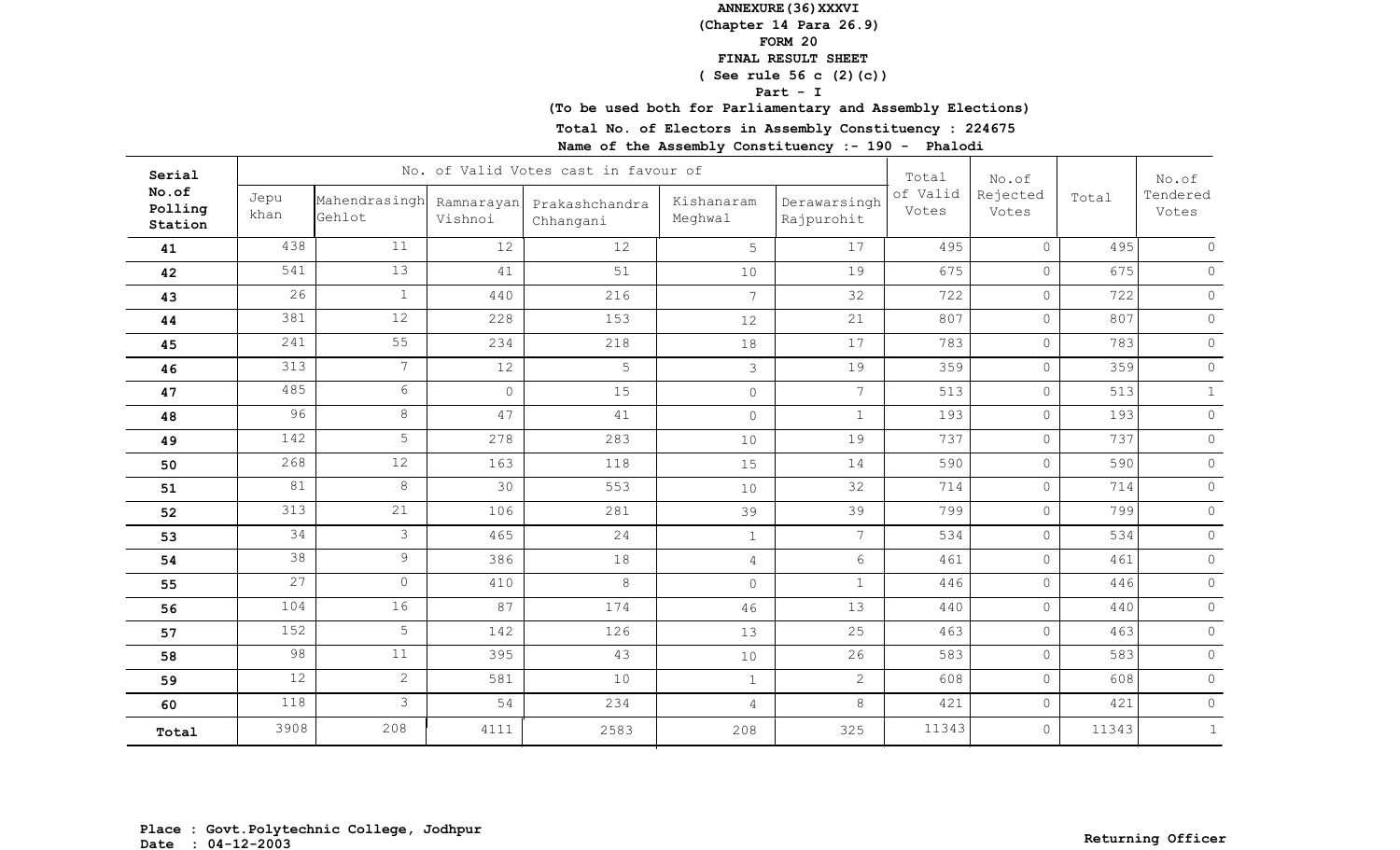## **(Chapter 14 Para 26.9)**

**FORM 20**

#### **FINAL RESULT SHEET**

## **( See rule 56 c (2)(c))**

**Part - I**

# **(To be used both for Parliamentary and Assembly Elections)**

**Total No. of Electors in Assembly Constituency : 224675**

| Serial                      |              |                         |                       | No. of Valid Votes cast in favour of |                       |                            | Total             | No.of             |       | No.of             |
|-----------------------------|--------------|-------------------------|-----------------------|--------------------------------------|-----------------------|----------------------------|-------------------|-------------------|-------|-------------------|
| No.of<br>Polling<br>Station | Jepu<br>khan | Mahendrasingh<br>Gehlot | Ramnarayan<br>Vishnoi | Prakashchandra<br>Chhangani          | Kishanaram<br>Meghwal | Derawarsingh<br>Rajpurohit | of Valid<br>Votes | Rejected<br>Votes | Total | Tendered<br>Votes |
| 61                          | 196          | $\overline{4}$          | 56                    | 382                                  | 10                    | 15                         | 663               | $\circ$           | 663   | $\circ$           |
| 62                          | 173          | 14                      | 58                    | 274                                  | 14                    | 42                         | 575               | $\circ$           | 575   | $\circ$           |
| 63                          | 157          | $\mathbf{1}$            | 46                    | 15                                   | $\overline{2}$        | $\overline{4}$             | 225               | $\circ$           | 225   | $\circ$           |
| 64                          | 44           | $\overline{2}$          | 69                    | 155                                  | 14                    | 16                         | 300               | $\circ$           | 300   | $\circ$           |
| 65                          | 135          | 3                       | 137                   | 85                                   | 13                    | $\overline{2}$             | 375               | $\circ$           | 375   | $\circ$           |
| 66                          | 101          | 3                       | 60                    | 121                                  | 41                    | 32                         | 358               | $\circ$           | 358   | $\circ$           |
| 67                          | 136          | 14                      | 287                   | 134                                  | 33                    | 38                         | 642               | $\circ$           | 642   | $\circ$           |
| 68                          | 228          | 9                       | 107                   | 107                                  | 12                    | 26                         | 489               | $\circ$           | 489   | $\circ$           |
| 69                          | 108          | 20                      | 123                   | 100                                  | 66                    | 48                         | 465               | $\circ$           | 465   | $\circ$           |
| 70                          | 256          | $7\overline{ }$         | 68                    | 141                                  | 26                    | $7\phantom{.0}$            | 505               | $\circ$           | 505   | $\circ$           |
| 71                          | 193          | 5                       | 116                   | 107                                  | 24                    | 42                         | 487               | $\circ$           | 487   | $\circ$           |
| 72                          | 170          | 7 <sup>1</sup>          | 33                    | 137                                  | $7\overline{ }$       | 12                         | 366               | $\circ$           | 366   | $\circ$           |
| 73                          | 85           | 3                       | 306                   | 25                                   | $\mathfrak{Z}$        | $7^{\circ}$                | 429               | $\circ$           | 429   | $\circ$           |
| 74                          | 207          | 10                      | 361                   | 98                                   | 9                     | 9                          | 694               | $\circ$           | 694   | $\circ$           |
| 75                          | 186          | 9                       | 8                     | 132                                  | 16                    | 27                         | 378               | $\circ$           | 378   | $\circ$           |
| 76                          | 106          | 6                       | 107                   | 233                                  | 18                    | 23                         | 493               | $\circ$           | 493   | $\circ$           |
| 77                          | 242          | 14                      | 150                   | 259                                  | 13                    | 32                         | 710               | $\circ$           | 710   | $\circledcirc$    |
| 78                          | 125          | 21                      | 181                   | 138                                  | 22                    | 40                         | 527               | $\circ$           | 527   | $\circ$           |
| 79                          | 209          | 12                      | 252                   | 190                                  | 8                     | 6                          | 677               | $\circ$           | 677   | $\circ$           |
| 80                          | 185          | 20                      | 123                   | 146                                  | 24                    | 24                         | 522               | $\circ$           | 522   | $\circ$           |
| Total                       | 3242         | 184                     | 2648                  | 2979                                 | 375                   | 452                        | 9880              | $\circ$           | 9880  | $\circ$           |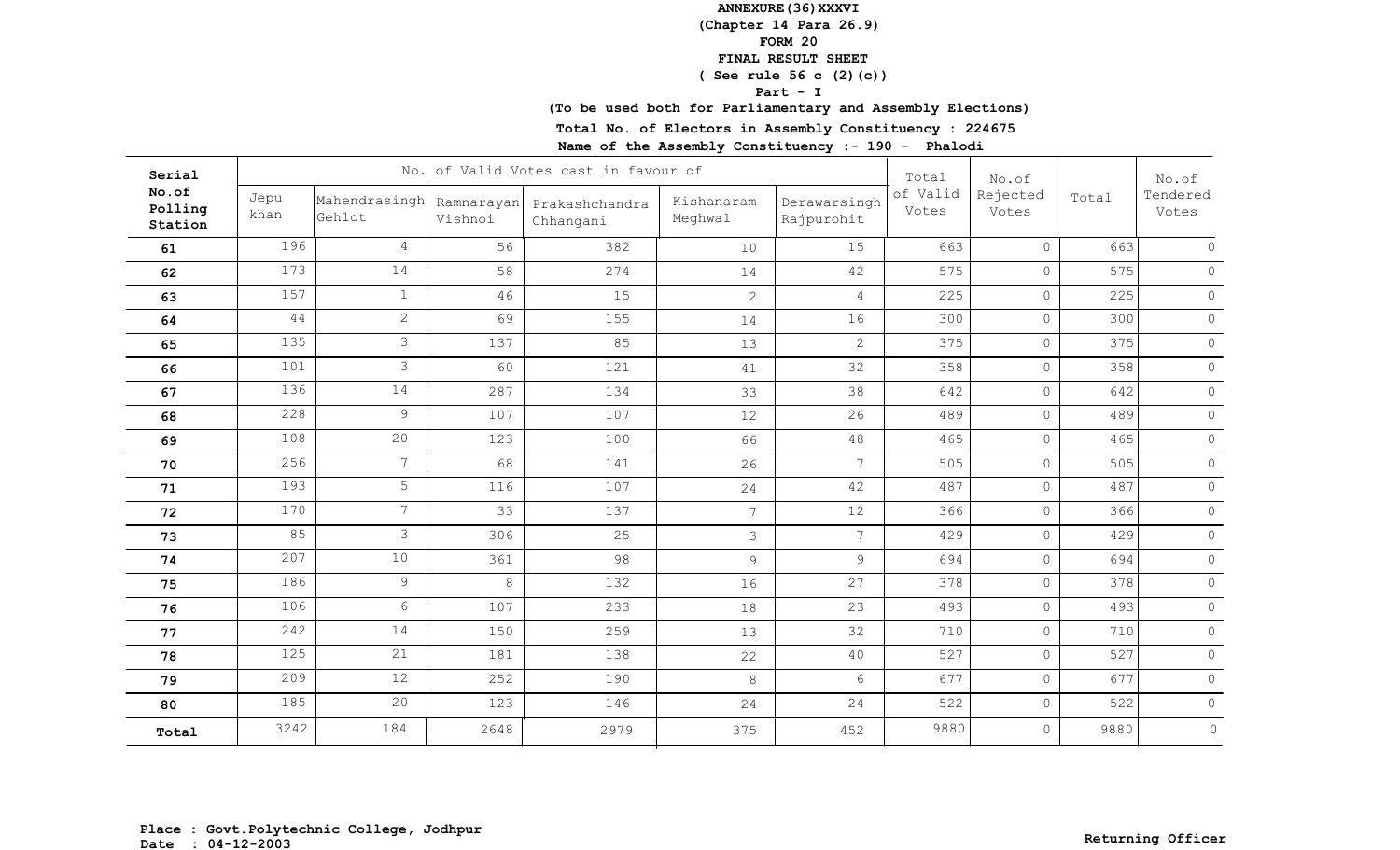## **(Chapter 14 Para 26.9)**

**FORM 20**

#### **FINAL RESULT SHEET**

## **( See rule 56 c (2)(c))**

**Part - I**

## **(To be used both for Parliamentary and Assembly Elections)**

**Total No. of Electors in Assembly Constituency : 224675**

| Serial                      |              |                         |                       | No. of Valid Votes cast in favour of |                       |                            | Total             | No.of             |       | No.of             |
|-----------------------------|--------------|-------------------------|-----------------------|--------------------------------------|-----------------------|----------------------------|-------------------|-------------------|-------|-------------------|
| No.of<br>Polling<br>Station | Jepu<br>khan | Mahendrasingh<br>Gehlot | Ramnarayan<br>Vishnoi | Prakashchandra<br>Chhangani          | Kishanaram<br>Meghwal | Derawarsingh<br>Rajpurohit | of Valid<br>Votes | Rejected<br>Votes | Total | Tendered<br>Votes |
| 81                          | 18           | $\overline{4}$          | 889                   | 42                                   | 9                     | 8                          | 970               | $\circ$           | 970   | $\circ$           |
| 82                          | 108          | $7\overline{ }$         | 224                   | 69                                   | $\overline{4}$        | $\overline{2}$             | 414               | $\circ$           | 414   | $\circ$           |
| 83                          | 101          | 9                       | 548                   | 85                                   | $\mathcal{G}$         | 10                         | 762               | $\circ$           | 762   | $\circ$           |
| 84                          | 153          | 9                       | 410                   | 49                                   | $6\,$                 | 21                         | 648               | $\circ$           | 648   | $\circ$           |
| 85                          | 173          | 8                       | 222                   | 40                                   | $6\,$                 | 22                         | 471               | $\circ$           | 471   | $\circ$           |
| 86                          | 141          | 17                      | 329                   | 30                                   | $\mathcal{S}$         | 11                         | 531               | $\circ$           | 531   | $\circ$           |
| 87                          | 164          | 17                      | 226                   | 29                                   | 3                     | 5                          | 444               | $\circ$           | 444   | $\circ$           |
| 88                          | 289          | 10                      | 146                   | 41                                   | 5                     | 18                         | 509               | $\circ$           | 509   | $\circ$           |
| 89                          | 107          | $\overline{2}$          | 40                    | 165                                  | 53                    | 15                         | 382               | $\circ$           | 382   | $\circledcirc$    |
| 90                          | 406          | 15                      | $\overline{9}$        | 35                                   | 12                    | 10                         | 487               | $\circ$           | 487   | $\mathbf{1}$      |
| 91                          | 174          | $7\overline{ }$         | 86                    | 119                                  | 16                    | 27                         | 429               | $\circ$           | 429   | $\circ$           |
| 92                          | 54           | 5                       | 457                   | 81                                   | 10                    | 27                         | 634               | $\circ$           | 634   | $\circ$           |
| 93                          | 54           | $\mathcal{S}$           | 610                   | 41                                   | $\overline{4}$        | $\overline{4}$             | 716               | $\circ$           | 716   | $\circ$           |
| 94                          | 112          | 10                      | 472                   | 176                                  | 22                    | 22                         | 814               | $\circ$           | 814   | $\circ$           |
| 95                          | 87           | $\overline{9}$          | 611                   | 165                                  | 19                    | 31                         | 922               | $\circ$           | 922   | $\circ$           |
| 96                          | 190          | 18                      | 358                   | 142                                  | 73                    | 84                         | 865               | $\circ$           | 865   | $\circ$           |
| 97                          | 171          | 6                       | 287                   | 73                                   | 54                    | 13                         | 604               | $\circ$           | 604   | $\circ$           |
| 98                          | 80           | $7\overline{ }$         | 97                    | 272                                  | $10$                  | 22                         | 488               | $\circ$           | 488   | $\circledcirc$    |
| 99                          | 184          | 12                      | 220                   | 42                                   | $\overline{7}$        | 12                         | 477               | $\circ$           | 477   | $\circ$           |
| 100                         | 143          | $7\overline{ }$         | 112                   | 247                                  | 9                     | 17                         | 535               | $\circ$           | 535   | $\circ$           |
| Total                       | 2909         | 182                     | 6353                  | 1943                                 | 334                   | 381                        | 12102             | $\circ$           | 12102 | $\mathbf{1}$      |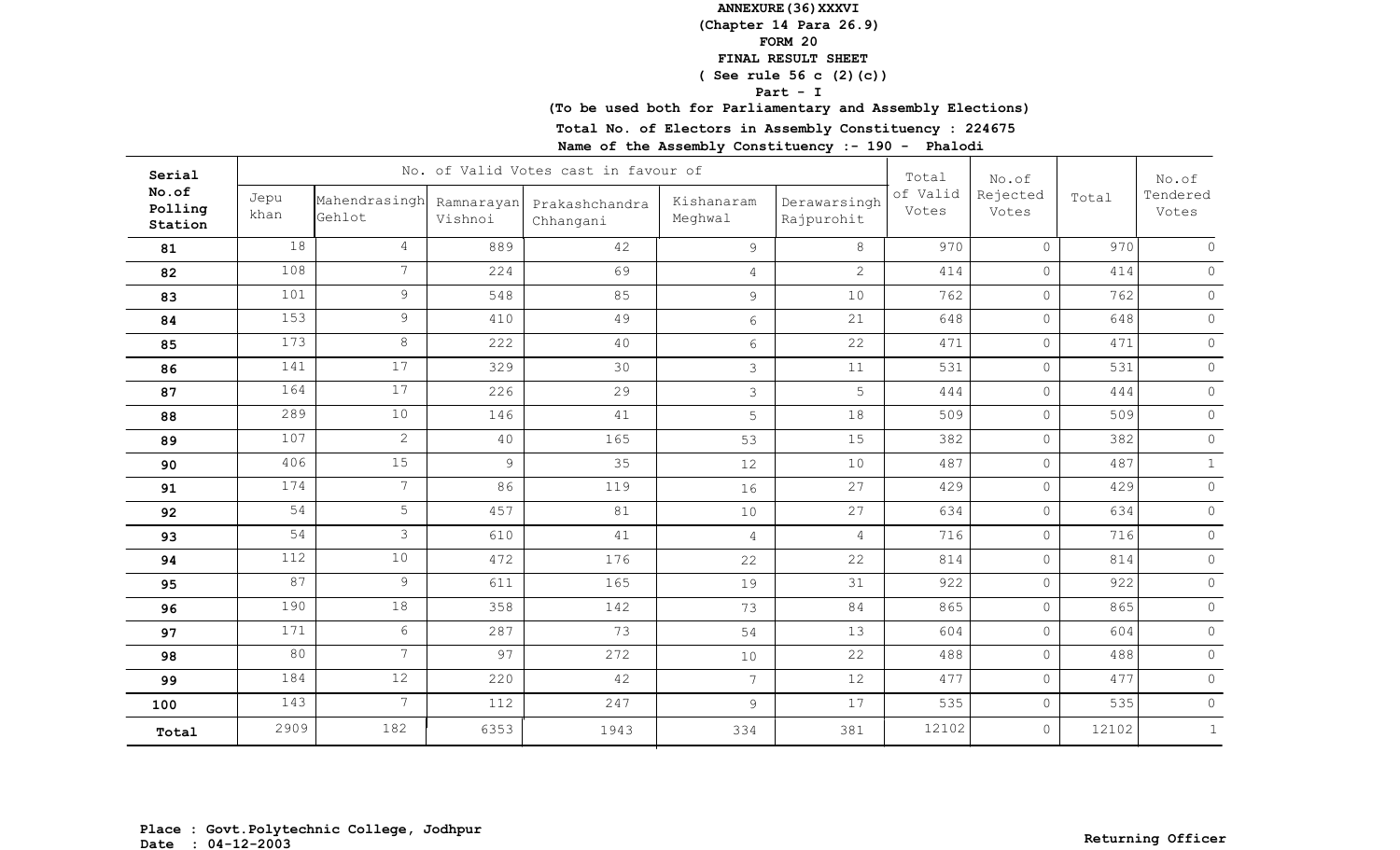## **(Chapter 14 Para 26.9)**

**FORM 20**

#### **FINAL RESULT SHEET**

## **( See rule 56 c (2)(c))**

**Part - I**

# **(To be used both for Parliamentary and Assembly Elections)**

**Total No. of Electors in Assembly Constituency : 224675**

| Serial                      |              |                         |                       | No. of Valid Votes cast in favour of |                       |                            | Total             | No.of             |       | No.of             |
|-----------------------------|--------------|-------------------------|-----------------------|--------------------------------------|-----------------------|----------------------------|-------------------|-------------------|-------|-------------------|
| No.of<br>Polling<br>Station | Jepu<br>khan | Mahendrasingh<br>Gehlot | Ramnarayan<br>Vishnoi | Prakashchandra<br>Chhangani          | Kishanaram<br>Meghwal | Derawarsingh<br>Rajpurohit | of Valid<br>Votes | Rejected<br>Votes | Total | Tendered<br>Votes |
| 101                         | 255          | 9                       | 80                    | 205                                  | 15                    | 20                         | 584               | $\circ$           | 584   | $\circ$           |
| 102                         | 99           | $\overline{7}$          | 129                   | 151                                  | 47                    | 22                         | 455               | $\circ$           | 455   | $\circ$           |
| 103                         | 56           | 7 <sup>1</sup>          | 34                    | 250                                  | 31                    | 31                         | 409               | $\circ$           | 409   | $\circ$           |
| 104                         | 146          | 13                      | 41                    | 219                                  | 18                    | 13                         | 450               | $\circ$           | 450   | $\circ$           |
| 105                         | 134          | 61                      | 76                    | 321                                  | 11                    | 25                         | 628               | $\circ$           | 628   | $\circ$           |
| 106                         | 114          | $\overline{7}$          | 401                   | 243                                  | 24                    | 36                         | 825               | $\circ$           | 825   | $\circ$           |
| 107                         | 297          | 15                      | 191                   | 158                                  | 18                    | $7\overline{ }$            | 686               | $\circ$           | 686   | $\circ$           |
| 108                         | 401          | 12                      | 63                    | 111                                  | 8                     | 24                         | 619               | $\circ$           | 619   | $\circ$           |
| 109                         | 296          | 14                      | 191                   | 61                                   | 12                    | 28                         | 602               | $\circ$           | 602   | $\circledcirc$    |
| 110                         | 23           | 14                      | 490                   | 125                                  | 36                    | 7 <sup>1</sup>             | 695               | $\circ$           | 695   | $\mathbf{1}$      |
| 111                         | 217          | 8                       | 173                   | 57                                   | 14                    | 14                         | 483               | $\circ$           | 483   | $\circ$           |
| 112                         | 563          | 15                      | 54                    | 56                                   | 8                     | 49                         | 745               | $\circ$           | 745   | $\circ$           |
| 113                         | 481          | $\overline{4}$          | 82                    | 32                                   | 11                    | 10                         | 620               | $\circ$           | 620   | $\circ$           |
| 114                         | 33           | 38                      | 291                   | 119                                  | 16                    | 19                         | 516               | $\circ$           | 516   | $\circ$           |
| 115                         | 370          | 14                      | 14                    | 132                                  | 20                    | 17                         | 567               | $\circ$           | 567   | $\circ$           |
| 116                         | 142          | $\overline{2}$          | 94                    | 187                                  | 48                    | 29                         | 502               | $\circ$           | 502   | $\circ$           |
| 117                         | 121          | $\overline{4}$          | 112                   | 144                                  | 20                    | 13                         | 414               | $\circ$           | 414   | $\circ$           |
| 118                         | 88           | $\overline{4}$          | 133                   | 191                                  | 23                    | 17                         | 456               | $\circ$           | 456   | $\circledcirc$    |
| 119                         | 106          | $\overline{9}$          | 396                   | 145                                  | 31                    | 14                         | 701               | $\circ$           | 701   | $\circ$           |
| 120                         | 106          | 12                      | 238                   | 113                                  | 26                    | 12                         | 507               | $\circ$           | 507   | $\mathbf{2}$      |
| Total                       | 4048         | 269                     | 3283                  | 3020                                 | 437                   | 407                        | 11464             | $\circ$           | 11464 | $\mathcal{S}$     |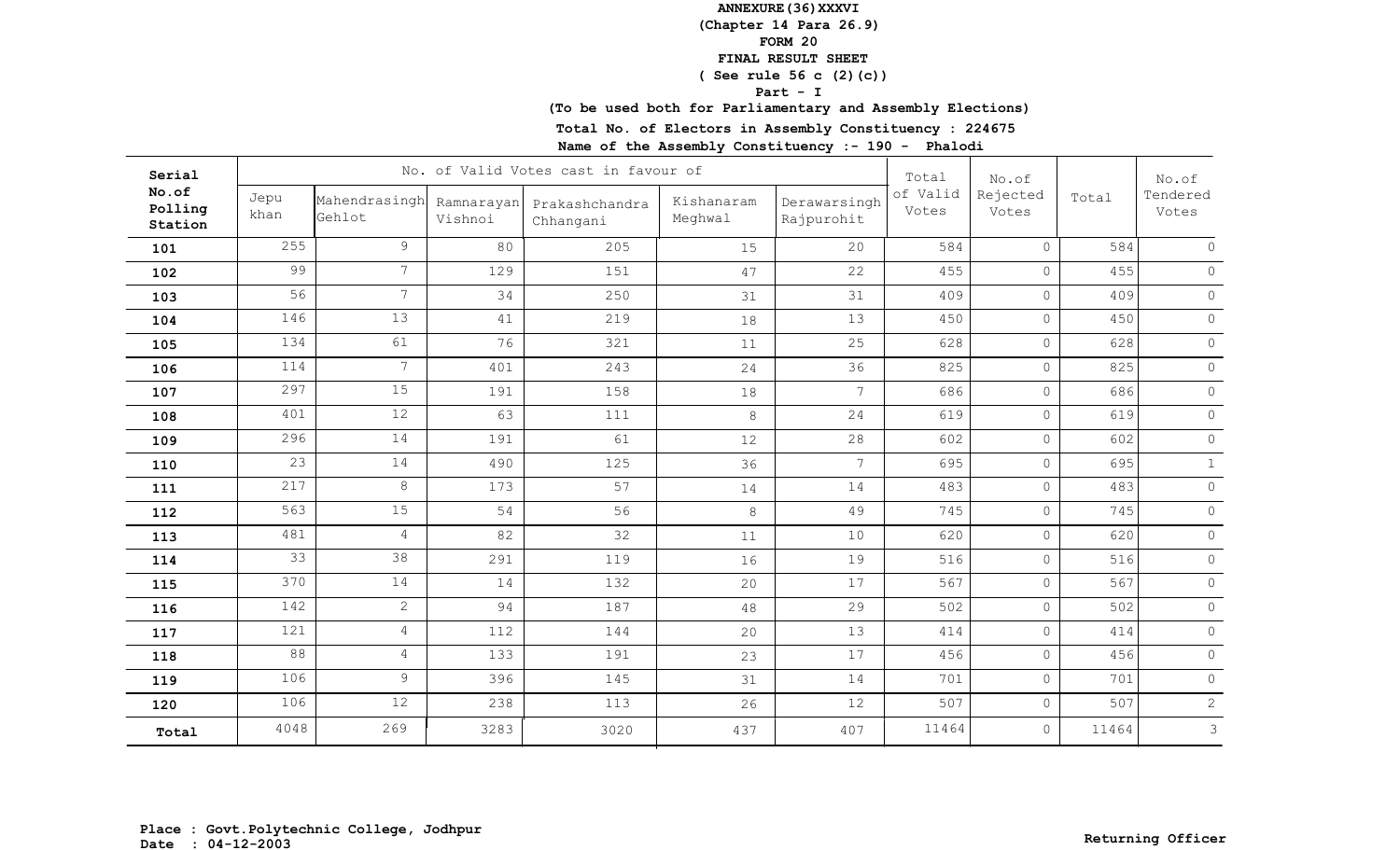## **(Chapter 14 Para 26.9)**

**FORM 20**

#### **FINAL RESULT SHEET**

## **( See rule 56 c (2)(c))**

**Part - I**

# **(To be used both for Parliamentary and Assembly Elections)**

**Total No. of Electors in Assembly Constituency : 224675**

| Serial                      |                |                         |                       | No. of Valid Votes cast in favour of |                       |                            | Total             | No.of             |       | No.of             |
|-----------------------------|----------------|-------------------------|-----------------------|--------------------------------------|-----------------------|----------------------------|-------------------|-------------------|-------|-------------------|
| No.of<br>Polling<br>Station | Jepu<br>khan   | Mahendrasingh<br>Gehlot | Ramnarayan<br>Vishnoi | Prakashchandra<br>Chhangani          | Kishanaram<br>Meghwal | Derawarsingh<br>Rajpurohit | of Valid<br>Votes | Rejected<br>Votes | Total | Tendered<br>Votes |
| 121                         | 98             | 8                       | 221                   | 177                                  | 10                    | 8                          | 522               | $\circ$           | 522   | $\circ$           |
| 122                         | 341            | 28                      | 198                   | 146                                  | 17                    | 31                         | 761               | $\circ$           | 761   | $\circ$           |
| 123                         | 583            | 9                       | $\overline{4}$        | 44                                   | $\mathfrak{Z}$        | $\overline{9}$             | 652               | $\circ$           | 652   | $\circ$           |
| 124                         | 20             | 16                      | 28                    | 204                                  | 16                    | 9                          | 293               | $\circ$           | 293   | $\circ$           |
| 125                         | 136            | 20                      | 71                    | 89                                   | $\overline{4}$        | 21                         | 341               | $\circ$           | 341   | $\circ$           |
| 126                         | 141            | 54                      | 52                    | 271                                  | 8                     | 12                         | 538               | $\circ$           | 538   | $\circ$           |
| 127                         | 75             | 6                       | 139                   | 513                                  | 8                     | 23                         | 764               | $\circ$           | 764   | $\circ$           |
| 128                         | 206            | 9                       | 29                    | 401                                  | $\mathsf 9$           | 24                         | 678               | $\circ$           | 678   | $\circ$           |
| 129                         | 71             | 6                       | 144                   | 495                                  | $6\,$                 | $7\overline{ }$            | 729               | $\circ$           | 729   | $\circ$           |
| 130                         | 201            | 6                       | 326                   | 280                                  | $\overline{7}$        | 7 <sup>1</sup>             | 827               | $\circ$           | 827   | $\circ$           |
| 131                         | 49             | $6\phantom{.}6$         | 162                   | 713                                  | 3                     | $\overline{4}$             | 937               | $\circ$           | 937   | $\mathbf{1}$      |
| 132                         | 18             | $\overline{4}$          | 100                   | 589                                  | $10$                  | $\overline{2}$             | 723               | $\circ$           | 723   | $\circ$           |
| 133                         | 5              | $\overline{4}$          | 54                    | 765                                  | 5                     | $\overline{2}$             | 835               | $\circ$           | 835   | $\circ$           |
| 134                         | $\overline{2}$ | $\overline{0}$          | 37                    | 886                                  | $\mathfrak{Z}$        | $\circ$                    | 928               | $\circ$           | 928   | $\circ$           |
| 135                         | 11             | 5                       | 86                    | 478                                  | $6\,$                 | $\mathbf{1}$               | 587               | $\circ$           | 587   | $\circ$           |
| 136                         | 74             | 114                     | 117                   | 324                                  | 13                    | 9                          | 651               | $\circ$           | 651   | $\circ$           |
| 137                         | 98             | 85                      | 85                    | 283                                  | 5                     | 3                          | 559               | $\circ$           | 559   | $\circledcirc$    |
| 138                         | 159            | 25                      | 54                    | 540                                  | 87                    | 29                         | 894               | $\circ$           | 894   | $\circ$           |
| 139                         | 183            | 5                       | 37                    | 373                                  | 21                    | 15                         | 634               | $\circ$           | 634   | $\circ$           |
| 140                         | 9              | $\overline{0}$          | 41                    | 779                                  | 5                     | $\mathbf{1}$               | 835               | $\circ$           | 835   | $\circ$           |
| Total                       | 2480           | 410                     | 1985                  | 8350                                 | 246                   | 217                        | 13688             | $\circ$           | 13688 | $\mathbf{1}$      |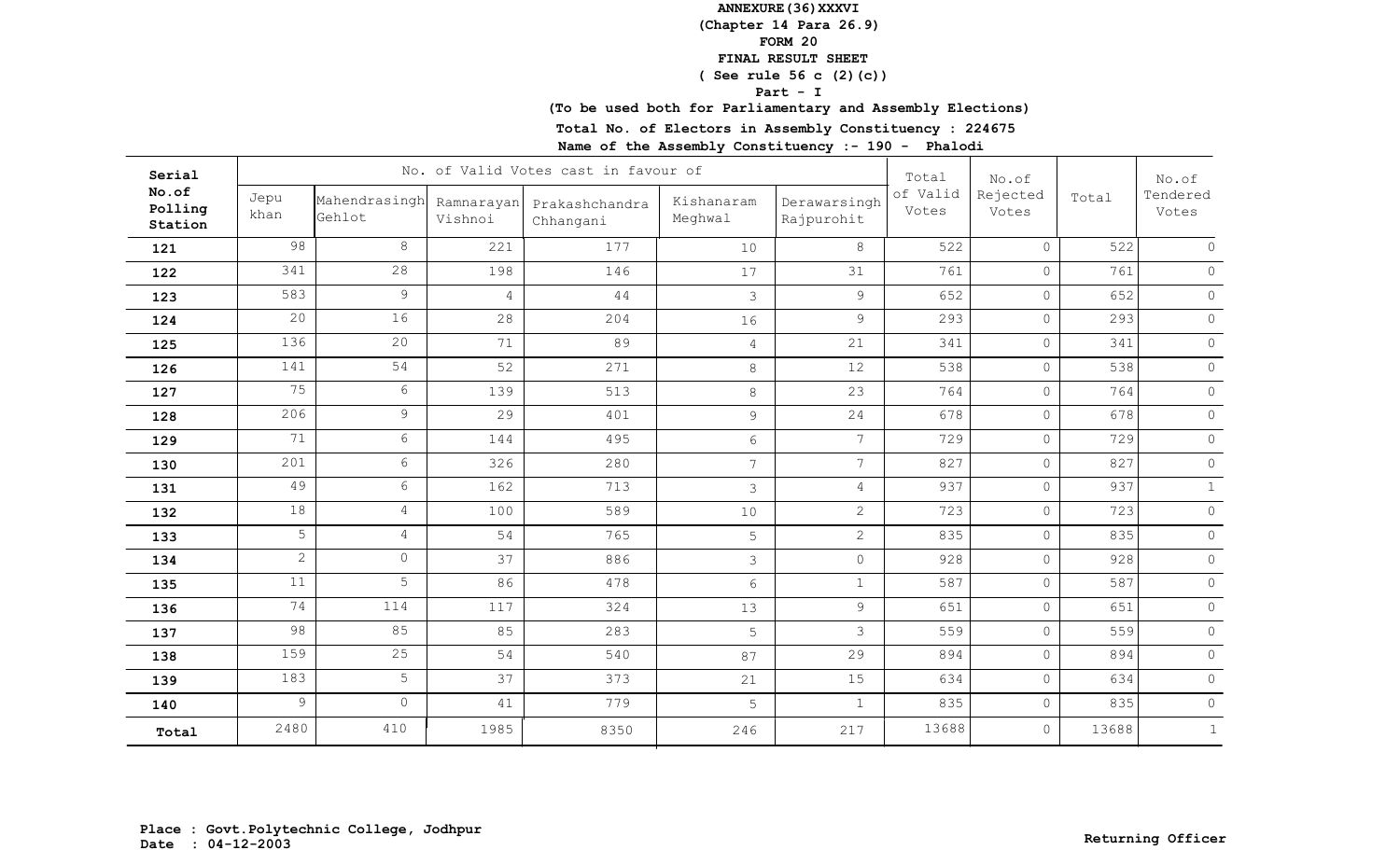## **(Chapter 14 Para 26.9)**

**FORM 20**

#### **FINAL RESULT SHEET**

## **( See rule 56 c (2)(c))**

**Part - I**

## **(To be used both for Parliamentary and Assembly Elections)**

**Total No. of Electors in Assembly Constituency : 224675**

| Serial                      |                 |                         |                       | No. of Valid Votes cast in favour of |                       |                            | Total             | No.of             |       | No.of             |
|-----------------------------|-----------------|-------------------------|-----------------------|--------------------------------------|-----------------------|----------------------------|-------------------|-------------------|-------|-------------------|
| No.of<br>Polling<br>Station | Jepu<br>khan    | Mahendrasingh<br>Gehlot | Ramnarayan<br>Vishnoi | Prakashchandra<br>Chhangani          | Kishanaram<br>Meghwal | Derawarsingh<br>Rajpurohit | of Valid<br>Votes | Rejected<br>Votes | Total | Tendered<br>Votes |
| 141                         | $7\overline{ }$ | $\circ$                 | 34                    | 582                                  | $\mathbf{1}$          | $\overline{0}$             | 624               | $\circ$           | 624   | $\circ$           |
| 142                         | 25              | $\overline{0}$          | 98                    | 699                                  | $6\,$                 | 5                          | 833               | $\circ$           | 833   | $\circ$           |
| 143                         | 14              | $\mathbf{1}$            | 62                    | 961                                  | $\mathfrak{Z}$        | $\mathcal{S}$              | 1044              | $\circ$           | 1044  | $\circ$           |
| 144                         | 11              | $\mathcal{S}$           | 100                   | 941                                  | $\mathcal{S}$         | $\overline{0}$             | 1058              | $\circ$           | 1058  | $\circ$           |
| 145                         | 22              | 1                       | 233                   | 375                                  | $\mathsf 9$           | 6                          | 646               | $\circ$           | 646   | $\circ$           |
| 146                         | 23              | $\overline{2}$          | 155                   | 297                                  | $\mathbf{2}$          | $\circ$                    | 479               | $\circ$           | 479   | $\circ$           |
| 147                         | 34              | $\circ$                 | 171                   | 528                                  | 3                     | $\overline{2}$             | 738               | $\circ$           | 738   | $\circ$           |
| 148                         | 135             | $\overline{2}$          | 154                   | 491                                  | $\sqrt{4}$            | 10                         | 796               | $\circ$           | 796   | $\overline{4}$    |
| 149                         | 43              | 5                       | 174                   | 442                                  | $\mathsf{O}$          | 3                          | 667               | $\circ$           | 667   | $\circ$           |
| 150                         | 33              | 3                       | 80                    | 317                                  | 5                     | 3                          | 441               | $\circ$           | 441   | $\mathbf{1}$      |
| 151                         | 39              | $\overline{2}$          | 109                   | 204                                  | 12                    | 6                          | 372               | $\circ$           | 372   | $\circ$           |
| 152                         | 74              | 4                       | 229                   | 208                                  | 34                    | 17                         | 566               | $\circ$           | 566   | $\circ$           |
| 153                         | 382             | $\mathcal{G}$           | 18                    | 154                                  | 10                    | 20                         | 593               | $\circ$           | 593   | $\circ$           |
| 154                         | 98              | 12                      | 173                   | 288                                  | 11                    | 13                         | 595               | $\circ$           | 595   | $\circ$           |
| 155                         | 35              | 10                      | 216                   | 153                                  | $\overline{7}$        | 5                          | 426               | $\circ$           | 426   | $\circ$           |
| 156                         | 120             | 16                      | 24                    | 429                                  | 11                    | 14                         | 614               | $\circ$           | 614   | $\circ$           |
| 157                         | 208             | 157                     | 22                    | 28                                   | $6\phantom{.}6$       | 14                         | 435               | $\circ$           | 435   | $\circ$           |
| 158                         | 192             | 12                      | 28                    | 160                                  | 15                    | 19                         | 426               | $\circ$           | 426   | $\circledcirc$    |
| 159                         | 516             | $\overline{9}$          | $\overline{2}$        | 59                                   | $\overline{7}$        | 11                         | 604               | $\circ$           | 604   | $\circ$           |
| 160                         | 636             | 40                      | 90                    | 164                                  | 18                    | 8                          | 956               | $\circ$           | 956   | $\circ$           |
| Total                       | 2647            | 288                     | 2172                  | 7480                                 | 167                   | 159                        | 12913             | $\circ$           | 12913 | 5                 |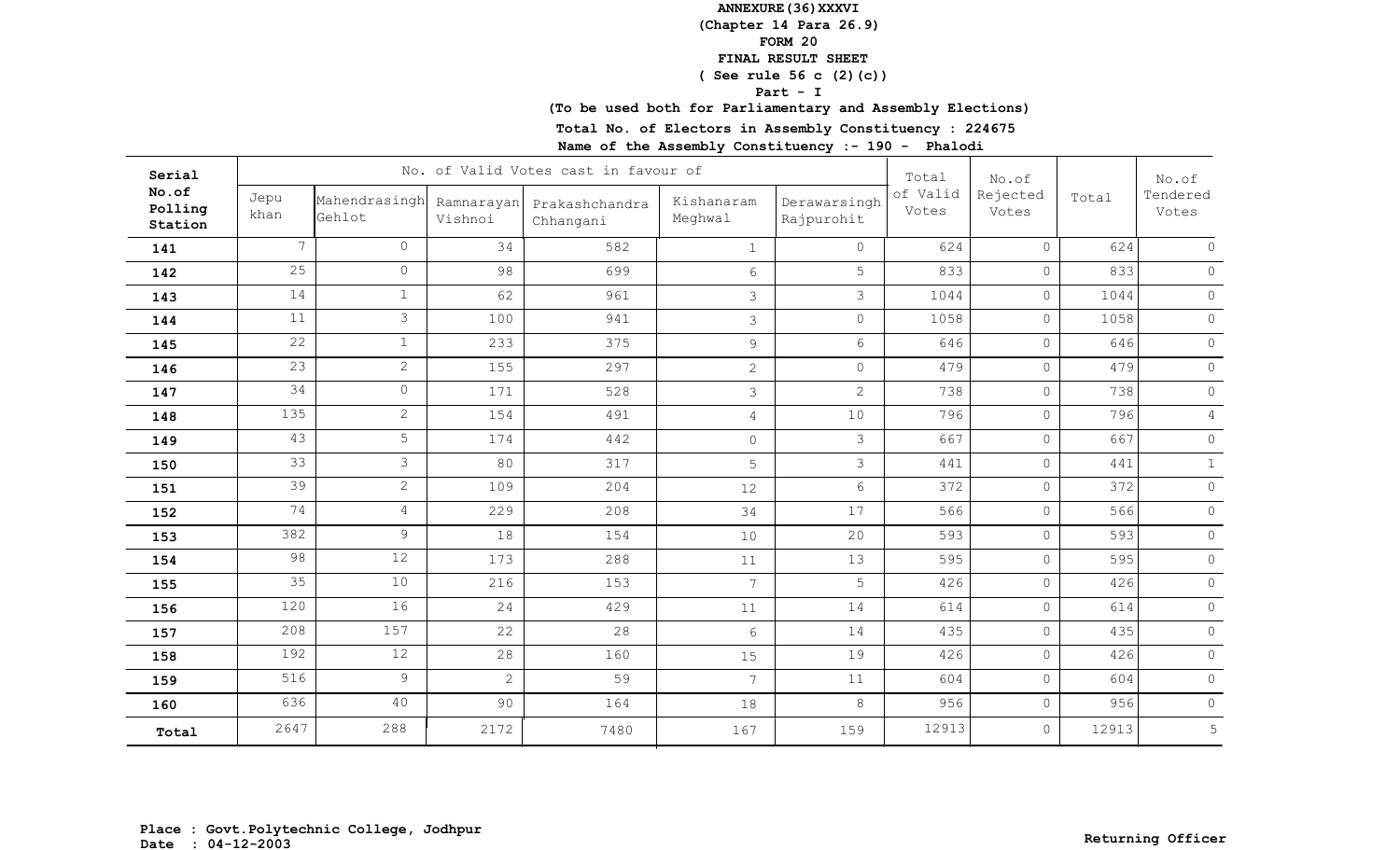## **(Chapter 14 Para 26.9)**

**FORM 20**

#### **FINAL RESULT SHEET**

## **( See rule 56 c (2)(c))**

**Part - I**

# **(To be used both for Parliamentary and Assembly Elections)**

**Total No. of Electors in Assembly Constituency : 224675**

| Serial                      |              |                         |                       | No. of Valid Votes cast in favour of |                       |                            | Total             | No.of             |       | No.of             |
|-----------------------------|--------------|-------------------------|-----------------------|--------------------------------------|-----------------------|----------------------------|-------------------|-------------------|-------|-------------------|
| No.of<br>Polling<br>Station | Jepu<br>khan | Mahendrasingh<br>Gehlot | Ramnarayan<br>Vishnoi | Prakashchandra<br>Chhangani          | Kishanaram<br>Meghwal | Derawarsingh<br>Rajpurohit | of Valid<br>Votes | Rejected<br>Votes | Total | Tendered<br>Votes |
| 161                         | 5            | $\mathbf{1}$            | 665                   | 28                                   | $\mathbf{1}$          | 5                          | 705               | $\circ$           | 705   | $\circ$           |
| 162                         | 79           | 18                      | 681                   | 90                                   | $\,8\,$               | $\overline{9}$             | 885               | $\circ$           | 885   | $\circ$           |
| 163                         | 112          | 74                      | 382                   | 157                                  | 18                    | 15                         | 758               | $\circ$           | 758   | $\circ$           |
| 164                         | 22           | 42                      | 275                   | 339                                  | 34                    | 30                         | 742               | $\circ$           | 742   | $\circ$           |
| 165                         | 12           | 34                      | 470                   | 207                                  | 6                     | $7\overline{ }$            | 736               | $\circ$           | 736   | $\circ$           |
| 166                         | 132          | 27                      | 181                   | 420                                  | 20                    | 24                         | 804               | $\circ$           | 804   | $\circ$           |
| 167                         | 124          | 5                       | 427                   | 63                                   | $6\,$                 | 17                         | 642               | $\circ$           | 642   | $\circ$           |
| 168                         | 169          | 38                      | 190                   | 105                                  | 8                     | 23                         | 533               | $\circ$           | 533   | $\circ$           |
| 169                         | 128          | 68                      | 101                   | 213                                  | 21                    | 25                         | 556               | $\circ$           | 556   | $\circ$           |
| 170                         | 182          | 99                      | 231                   | 99                                   | 53                    | 33                         | 697               | $\circ$           | 697   | $\circ$           |
| 171                         | 116          | 76                      | 93                    | 82                                   | 5                     | 24                         | 396               | $\circ$           | 396   | $\circ$           |
| 172                         | 104          | 8                       | 351                   | 62                                   | 23                    | 10                         | 558               | $\circ$           | 558   | $\circ$           |
| 173                         | 96           | 51                      | 187                   | 159                                  | 40                    | 20                         | 553               | $\circ$           | 553   | $\circ$           |
| 174                         | 166          | 10                      | 210                   | 91                                   | 16                    | 27                         | 520               | $\circ$           | 520   | $\circ$           |
| 175                         | 56           | $\mathcal{S}$           | 297                   | 139                                  | $\overline{7}$        | 13                         | 515               | $\circ$           | 515   | $\circ$           |
| 176                         | 74           | 34                      | 460                   | 93                                   | 18                    | 11                         | 690               | $\circ$           | 690   | $\circ$           |
| 177                         | 92           | 58                      | 187                   | 166                                  | 24                    | 28                         | 555               | $\circ$           | 555   | $\circ$           |
| 178                         | 125          | 49                      | 222                   | 82                                   | 16                    | 17                         | 511               | $\circ$           | 511   | $\circledcirc$    |
| 179                         | 21           | $\overline{O}$          | 287                   | 101                                  | $6\,$                 | 8                          | 423               | $\circ$           | 423   | $\circ$           |
| 180                         | 234          | 16                      | 170                   | 92                                   | 16                    | 13                         | 541               | $\circ$           | 541   | $\circ$           |
| Total                       | 2049         | 711                     | 6067                  | 2788                                 | 346                   | 359                        | 12320             | $\circ$           | 12320 | $\circledcirc$    |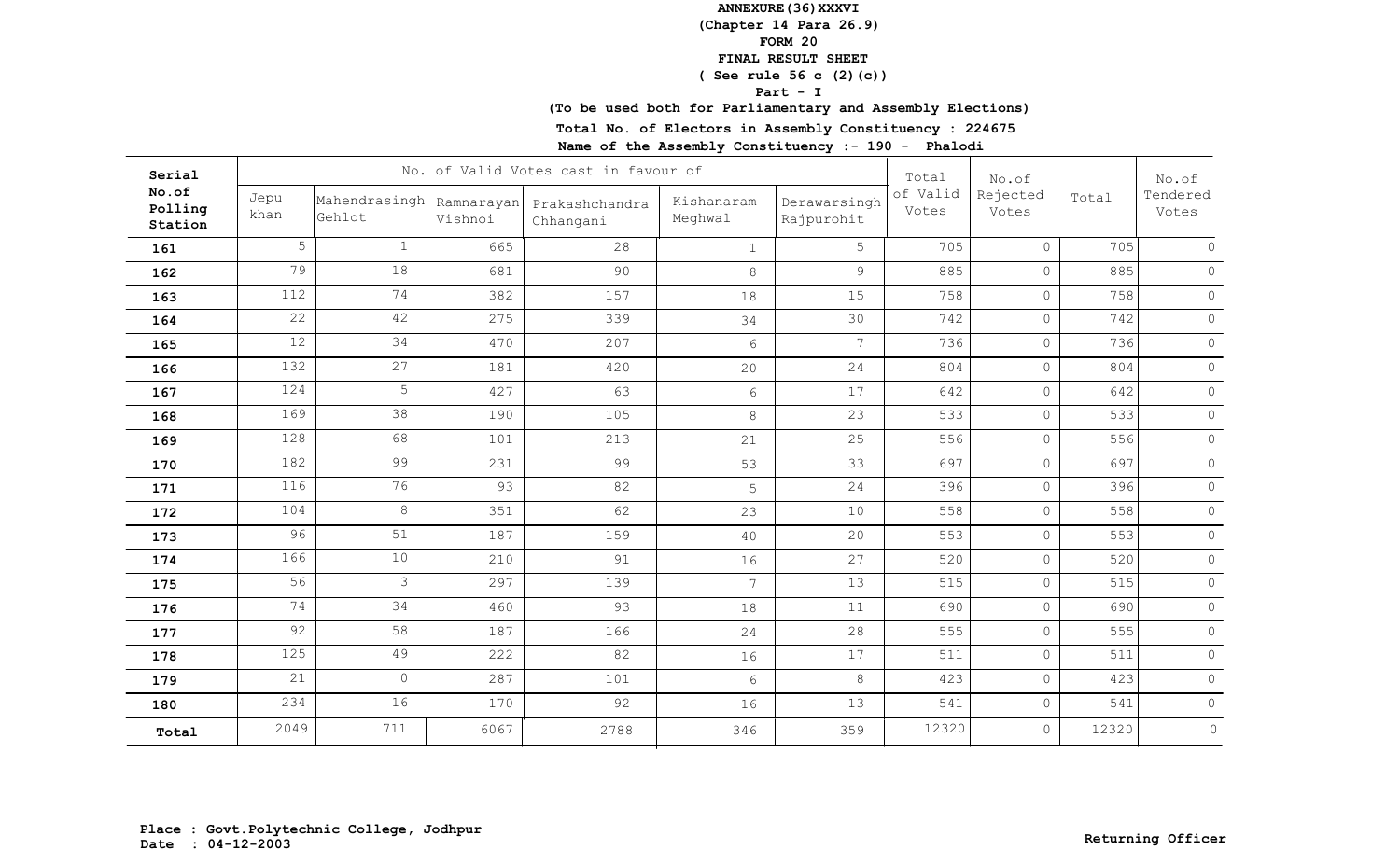## **(Chapter 14 Para 26.9)**

**FORM 20**

#### **FINAL RESULT SHEET**

## **( See rule 56 c (2)(c))**

**Part - I**

## **(To be used both for Parliamentary and Assembly Elections)**

**Total No. of Electors in Assembly Constituency : 224675**

| Serial                      |              |                         |                       | No. of Valid Votes cast in favour of |                       |                            | Total             | No.of             |       | No.of             |
|-----------------------------|--------------|-------------------------|-----------------------|--------------------------------------|-----------------------|----------------------------|-------------------|-------------------|-------|-------------------|
| No.of<br>Polling<br>Station | Jepu<br>khan | Mahendrasingh<br>Gehlot | Ramnarayan<br>Vishnoi | Prakashchandra<br>Chhangani          | Kishanaram<br>Meghwal | Derawarsingh<br>Rajpurohit | of Valid<br>Votes | Rejected<br>Votes | Total | Tendered<br>Votes |
| 181                         | 771          | $\overline{4}$          | $\mathcal{S}$         | 26                                   | 5                     | $7\overline{ }$            | 816               | $\circ$           | 816   | $\circ$           |
| 182                         | 90           | 3                       | 271                   | 261                                  | 16                    | 30                         | 671               | $\circ$           | 671   | $\circ$           |
| 183                         | 420          | 23                      | 106                   | 125                                  | 35                    | 20                         | 729               | $\circ$           | 729   | $\circ$           |
| 184                         | 147          | 9                       | 32                    | 101                                  | 46                    | 8                          | 343               | $\circ$           | 343   | $\circ$           |
| 185                         | 31           | $\overline{2}$          | 68                    | 874                                  | $7\phantom{.0}$       | 6                          | 988               | $\circ$           | 988   | $\circ$           |
| 186                         | 1134         | $\overline{2}$          | 3                     | 9                                    | $\mathbf{2}$          | $\overline{2}$             | 1152              | $\circ$           | 1152  | $\circ$           |
| 187                         | 21           | 3                       | 32                    | 558                                  | 5                     | $\overline{2}$             | 621               | $\circ$           | 621   | $\circ$           |
| 188                         | 11           | $\overline{0}$          | 17                    | 634                                  | $\mathbf{2}$          | $\circ$                    | 664               | $\circ$           | 664   | $\circ$           |
| 189                         | 92           | 8                       | 57                    | 567                                  | 116                   | 33                         | 873               | $\circ$           | 873   | $\circ$           |
| 190                         | 164          | 13                      | 327                   | 243                                  | 25                    | 16                         | 788               | $\circ$           | 788   | $\circ$           |
| 191                         | 468          | 15                      | 216                   | 110                                  | 8                     | 5                          | 822               | $\circ$           | 822   | $\circ$           |
| 192                         | 245          | 6                       | 281                   | 75                                   | 6                     | 16                         | 629               | $\circ$           | 629   | $\circ$           |
| 193                         | 74           | 6                       | 213                   | 211                                  | 17                    | 37                         | 558               | $\circ$           | 558   | $\circ$           |
| 194                         | 357          | 9                       | 231                   | 40                                   | 5                     | 20                         | 662               | $\circ$           | 662   | $\circ$           |
| 195                         | 452          | 8                       | 215                   | 36                                   | $\overline{7}$        | 15                         | 733               | $\circ$           | 733   | $\circ$           |
| 196                         | 51           | 18                      | 509                   | 122                                  | 5                     | $7\overline{ }$            | 712               | $\circ$           | 712   | $\circ$           |
| 197                         | 156          | $\overline{7}$          | 216                   | 27                                   | $\mathbf{1}$          | 13                         | 420               | $\circ$           | 420   | $\circ$           |
| 198                         | 41           | $7\overline{ }$         | 446                   | 24                                   | $\mathfrak{Z}$        | $\overline{7}$             | 528               | $\circ$           | 528   | $\circ$           |
| 199                         | 297          | $7\overline{ }$         | 160                   | 126                                  | 13                    | 18                         | 621               | $\circ$           | 621   | $\circ$           |
| 200                         | 67           | 12                      | 509                   | 71                                   | 12                    | 8                          | 679               | $\circ$           | 679   | $\circ$           |
| Total                       | 5089         | 162                     | 3912                  | 4240                                 | 336                   | 270                        | 14009             | $\circ$           | 14009 | $\circ$           |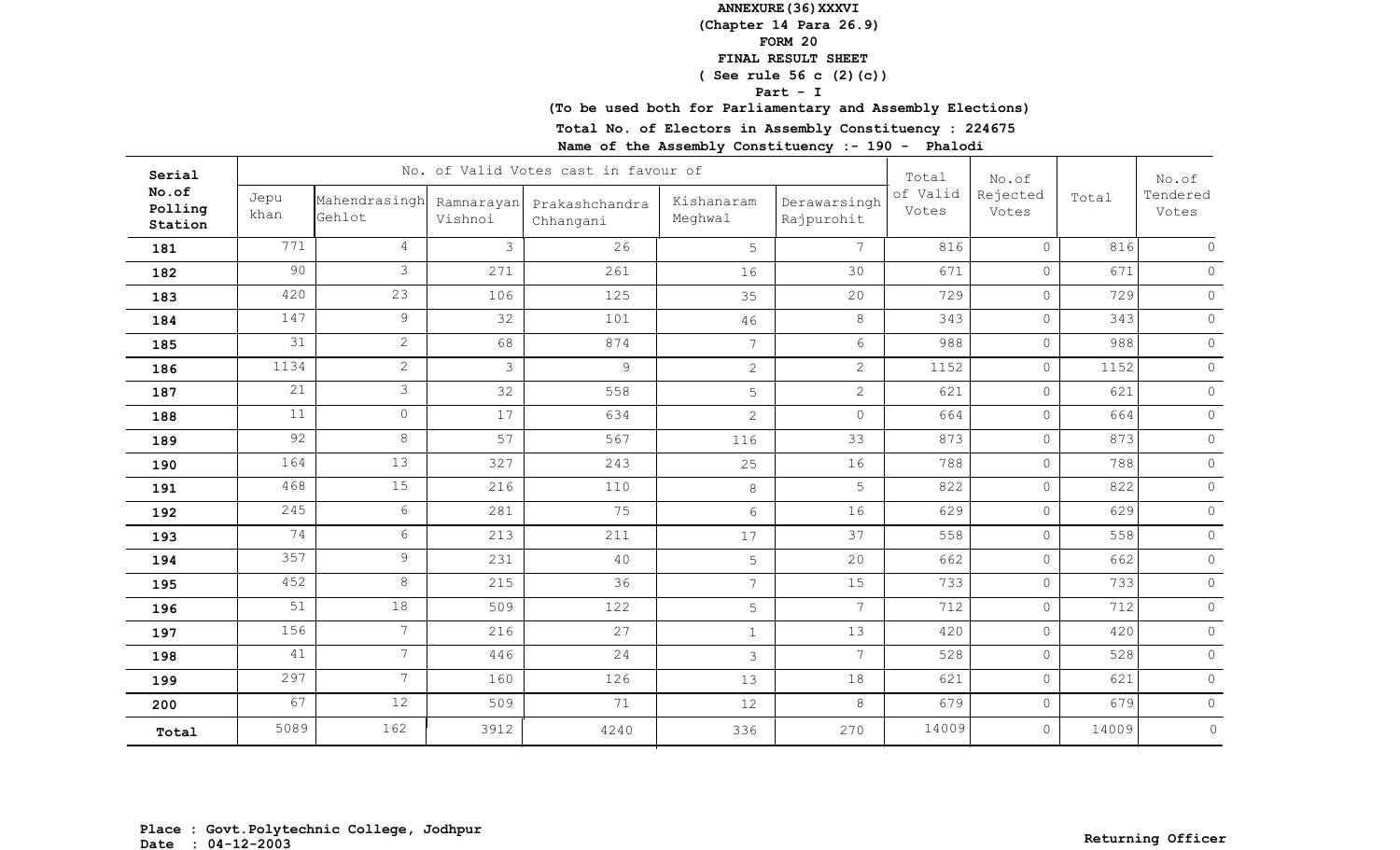## **(Chapter 14 Para 26.9)**

**FORM 20**

#### **FINAL RESULT SHEET**

## **( See rule 56 c (2)(c))**

**Part - I**

# **(To be used both for Parliamentary and Assembly Elections)**

**Total No. of Electors in Assembly Constituency : 224675**

| Serial                      |              |                         |                       | No. of Valid Votes cast in favour of |                       |                            | Total             | No.of             |       | No.of             |
|-----------------------------|--------------|-------------------------|-----------------------|--------------------------------------|-----------------------|----------------------------|-------------------|-------------------|-------|-------------------|
| No.of<br>Polling<br>Station | Jepu<br>khan | Mahendrasingh<br>Gehlot | Ramnarayan<br>Vishnoi | Prakashchandra<br>Chhangani          | Kishanaram<br>Meghwal | Derawarsingh<br>Rajpurohit | of Valid<br>Votes | Rejected<br>Votes | Total | Tendered<br>Votes |
| 201                         | 29           | 13                      | 601                   | 21                                   | 14                    | 7 <sup>1</sup>             | 685               | $\circ$           | 685   | $\circ$           |
| 202                         | 143          | 18                      | 471                   | 111                                  | 10                    | 28                         | 781               | $\circ$           | 781   | $\circ$           |
| 203                         | 133          | 17                      | 263                   | 118                                  | 17                    | 29                         | 577               | $\circ$           | 577   | $\circ$           |
| 204                         | 61           | 24                      | 704                   | 25                                   | 26                    | 10                         | 850               | $\circ$           | 850   | $\circ$           |
| 205                         | 95           | 23                      | 585                   | 53                                   | $6\phantom{.}6$       | 8                          | 770               | $\circ$           | 770   | $\circ$           |
| 206                         | 181          | 11                      | 248                   | 118                                  | 12                    | 19                         | 589               | $\circ$           | 589   | $\circ$           |
| 207                         | 72           | 18                      | 119                   | 220                                  | 22                    | 17                         | 468               | $\circ$           | 468   | $\circ$           |
| 208                         | 115          | 73                      | 166                   | 45                                   | $\,8\,$               | 25                         | 432               | $\circ$           | 432   | $\circ$           |
| 209                         | 22           | $\mathbf{1}$            | 690                   | 52                                   | $\overline{4}$        | $7\overline{ }$            | 776               | $\circ$           | 776   | $\circ$           |
| 210                         | 148          | 6                       | 241                   | 108                                  | 13                    | 8                          | 524               | $\circ$           | 524   | $\circ$           |
| 211                         | 33           | 5                       | 265                   | 61                                   | $\overline{4}$        | 5                          | 373               | $\circ$           | 373   | $\circ$           |
| 212                         | 30           | 6 <sup>1</sup>          | 427                   | 200                                  | 9                     | 12                         | 684               | $\circ$           | 684   | $\mathbf{1}$      |
| 213                         | 60           | $7\overline{ }$         | 166                   | 268                                  | 20                    | 29                         | 550               | $\circ$           | 550   | $\circ$           |
| 214                         | 95           | 1                       | 373                   | 107                                  | 3                     | 9                          | 588               | $\circ$           | 588   | $\circ$           |
| 215                         | 114          | 5                       | 158                   | 55                                   | 12                    | 12                         | 356               | $\circ$           | 356   | $\circ$           |
| 216                         | 68           | 3                       | 649                   | 19                                   | 14                    | 3                          | 756               | $\circ$           | 756   | $\circ$           |
| 217                         | 26           | 1                       | 721                   | 28                                   | $\overline{c}$        | $6\overline{6}$            | 784               | $\circ$           | 784   | $\circledcirc$    |
| 218                         | 6            | 6                       | 582                   | 11                                   | $\mathbf{1}$          | $\overline{2}$             | 608               | $\circ$           | 608   | $\circ$           |
| 219                         | 10           | $\overline{0}$          | 500                   | 13                                   | $\mathfrak{Z}$        | 10                         | 536               | $\circ$           | 536   | $\circ$           |
| 220                         | 102          | 14                      | 289                   | 68                                   | $\overline{7}$        | 14                         | 494               | $\circ$           | 494   | $\mathbf{1}$      |
| Total                       | 1543         | 252                     | 8218                  | 1701                                 | 207                   | 260                        | 12181             | $\circ$           | 12181 | 2                 |